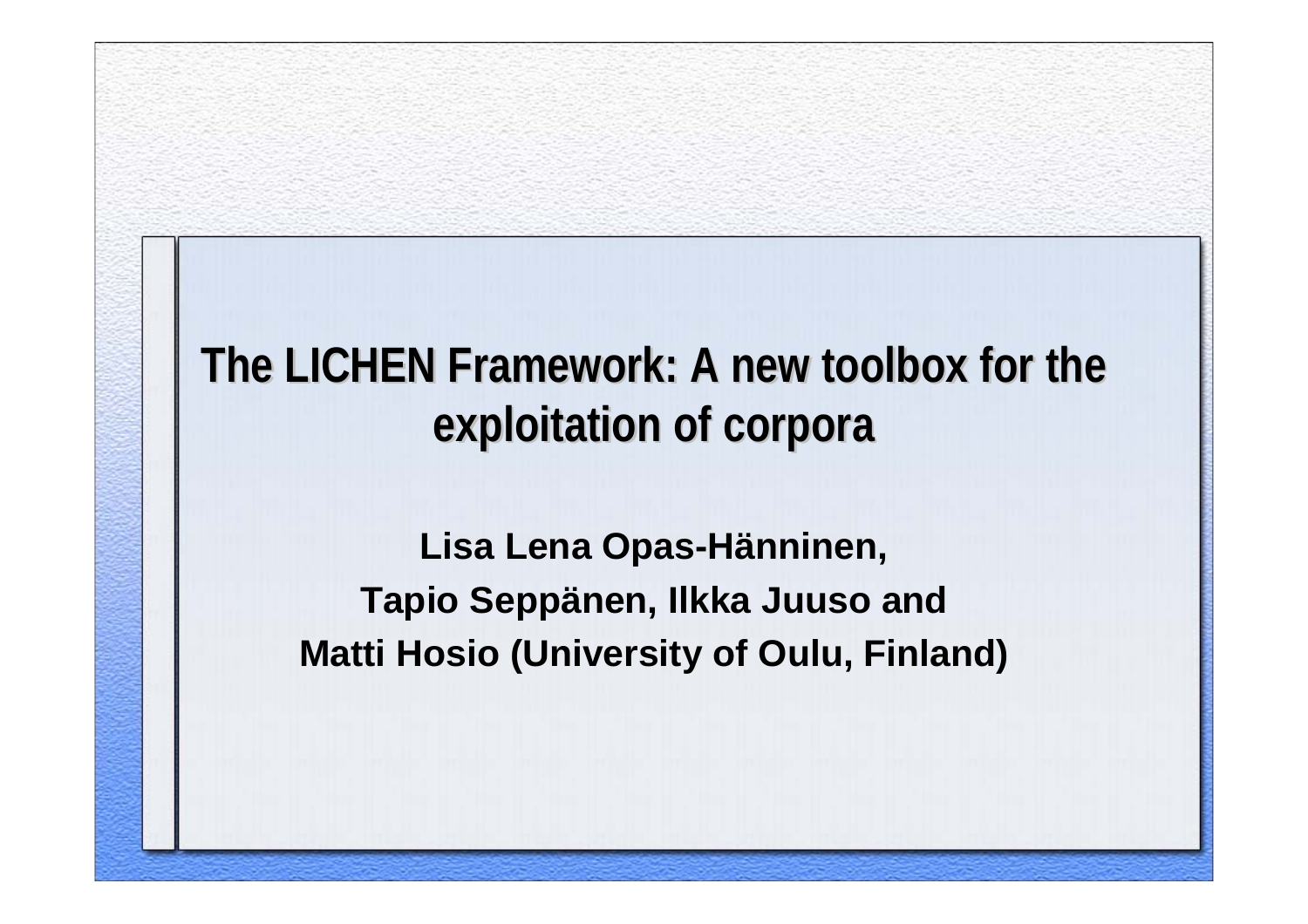# **Background Background**

- • **cultural inheritance is increasingly preserved in multiple media: text, images, speech, audio, graphics, animation etc.**
- • **digitalization of content creation and storage devices produces an increasing amount of digital data for databases (digital convergence)**
- • **need for database tools for accessing and analyzing the data**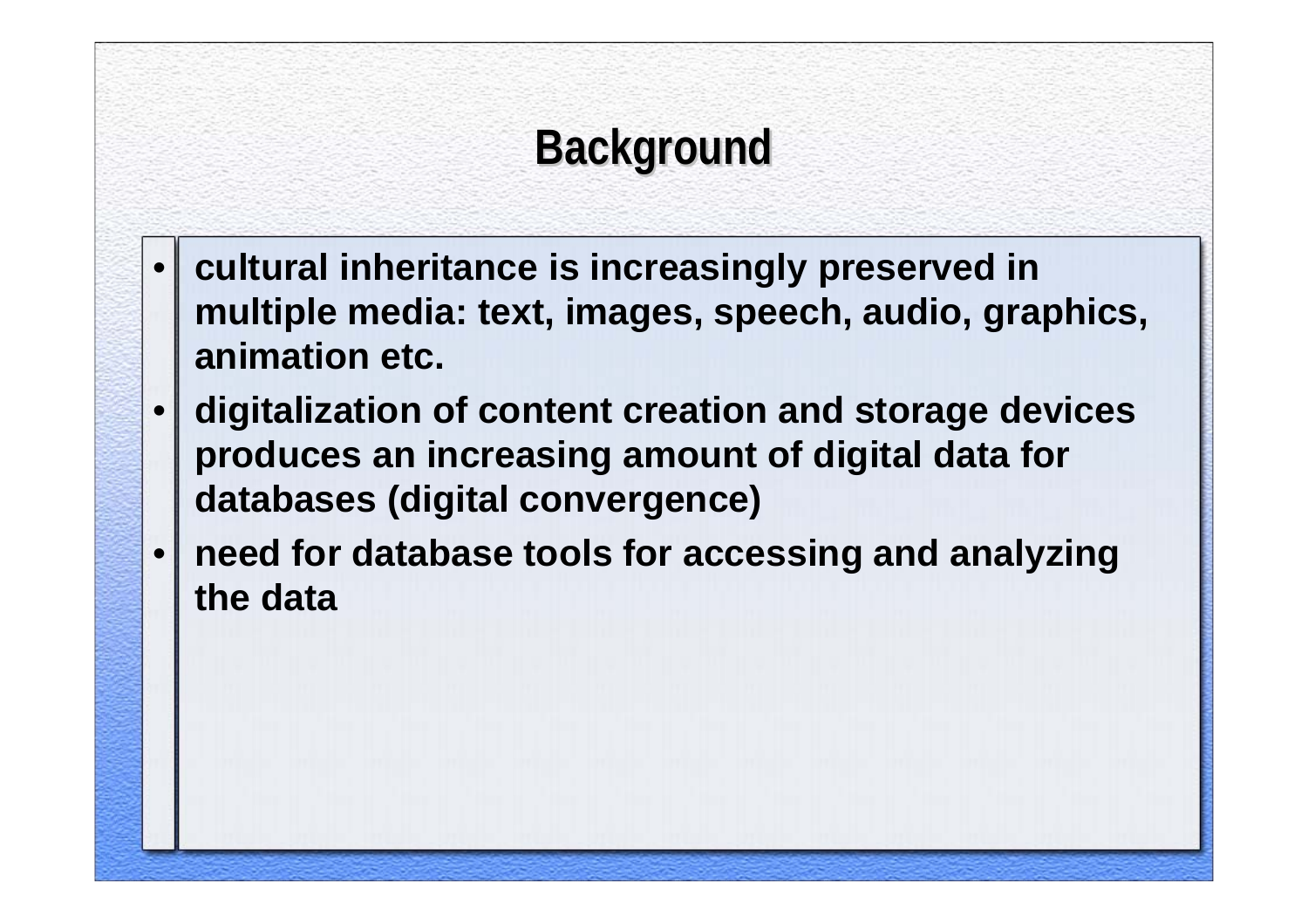# **Content Content-based information retrieval based information retrieval**

#### **Basic principle**

•

- The user has a need for information and an illustrating example (text, image, video shot, sound)
- The user formulates a query from the properties of the example
- The retrieval system provides the user with hits that are supposed to be relevant
- The user checks the hits and refines his query to get better hits

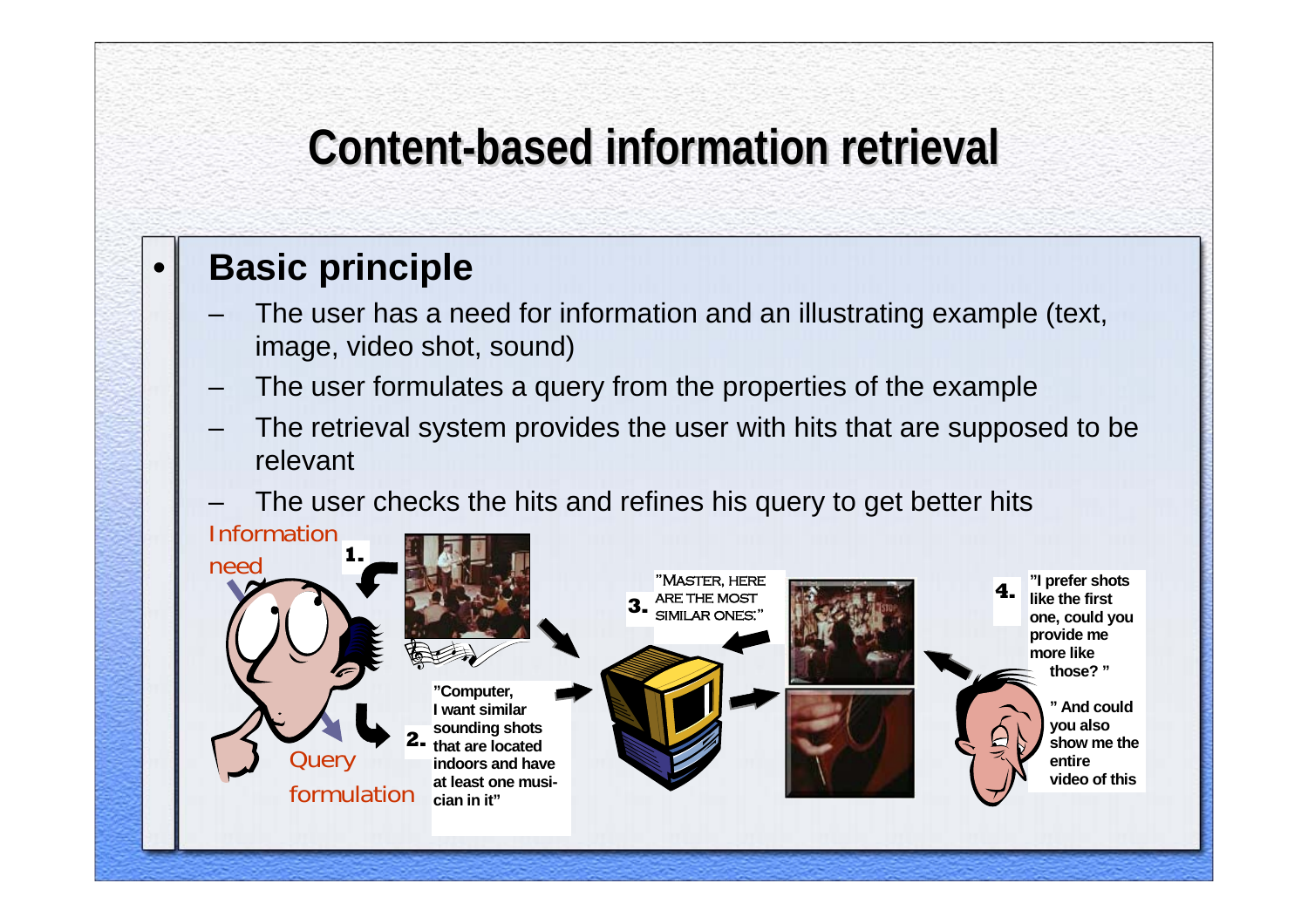# **The semantic gap The semantic gap**

#### Information need

High-level semantic concepts objects, scenes, persons, actions, events, feelings



#### **Retrieval engine**

Tri es to map data-driven low-level features to user-driven conce pts.

- *- feature computation (representation)*
- *- infere nce, classifiers*
- *- machine learning (modeling, feature fusion)*

Data: text, texture, shape, color, layout, motion Low-level features (Automatically computed) metadata (Automatically computed) metadata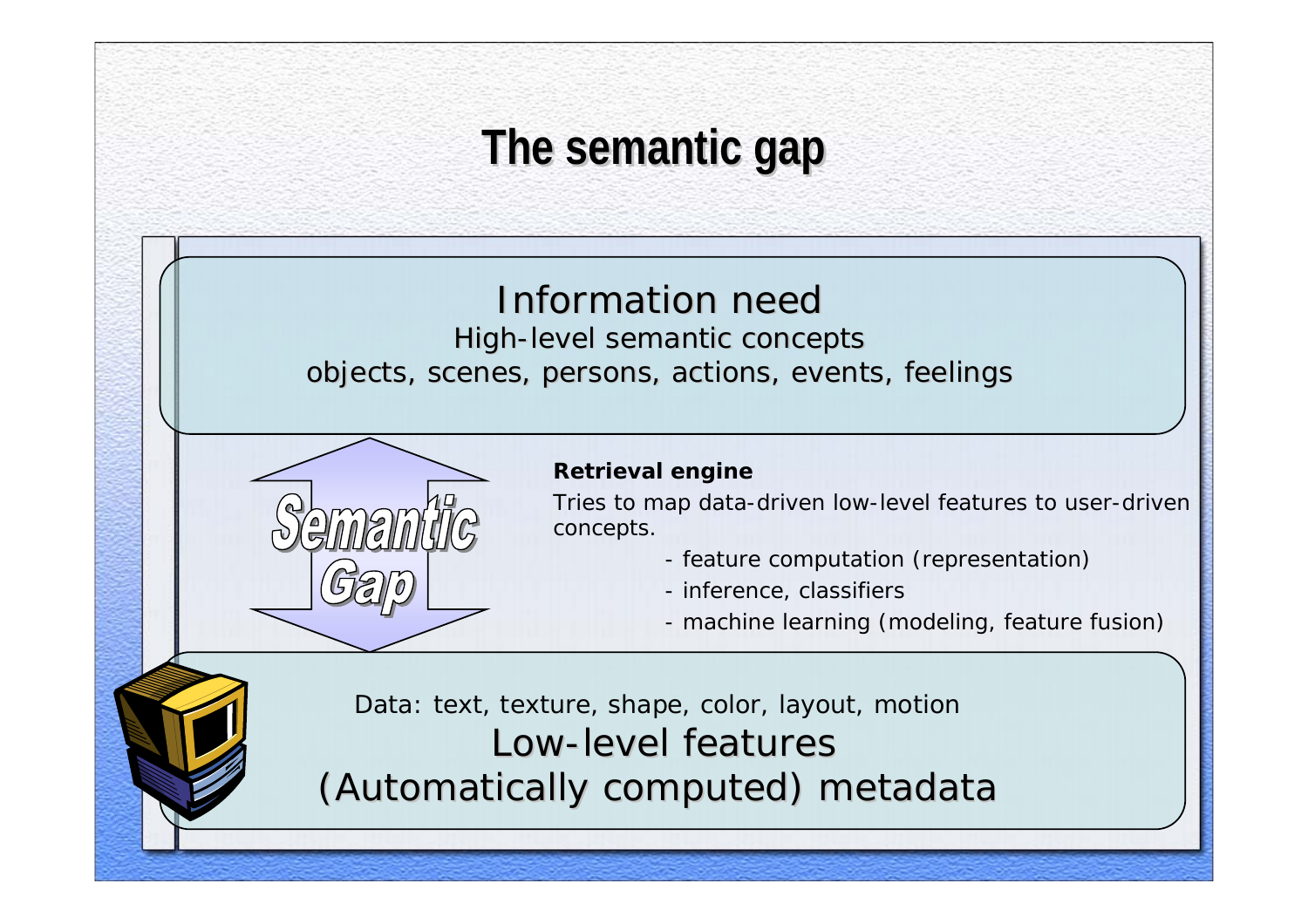# **The problem of annotation The problem of annotation**

- • **(Semi)automatic extraction of useful information from video content for the purpose of retrieval, browsing and indexing**
- •**Required for training and testing search engines**
- • **Why (semi)automatic instead of manual annotation?**
	- –Sheer volume of data may render manual methods impractical
	- –Manual methods are subject to personal interpretations
	- –Manual methods are subject to human errors
- • **Still, manual annotation is very important**
	- (Semi)automatic methods may not be robust enough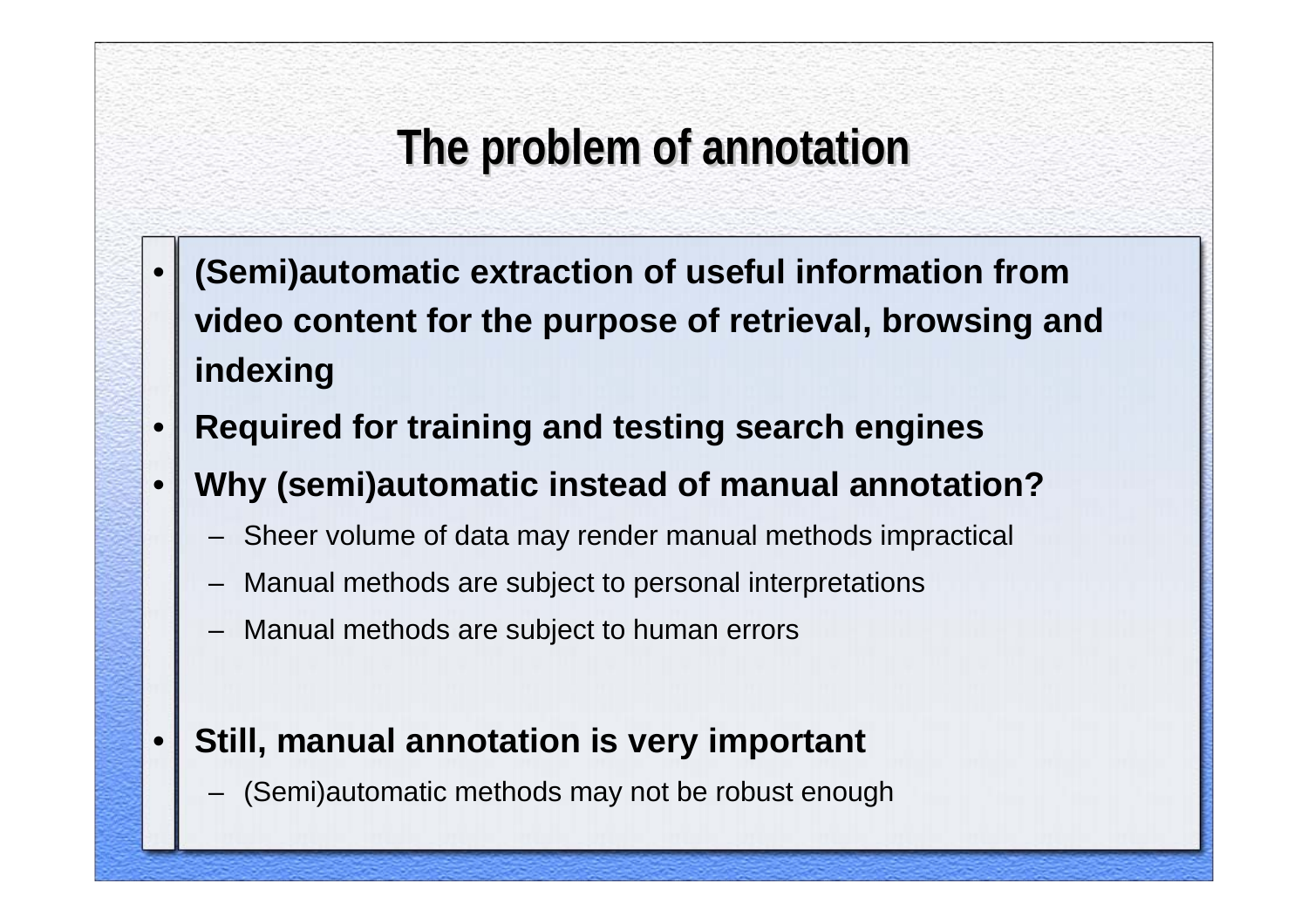# **Document image retrieval Document image retrieval**

- • Paper documents have been scanned and stored in DBs
- • Search for documents with specific layout structures
- • Search for documents containing specific text or markings
- • Books, emails, poems, articles, etc.

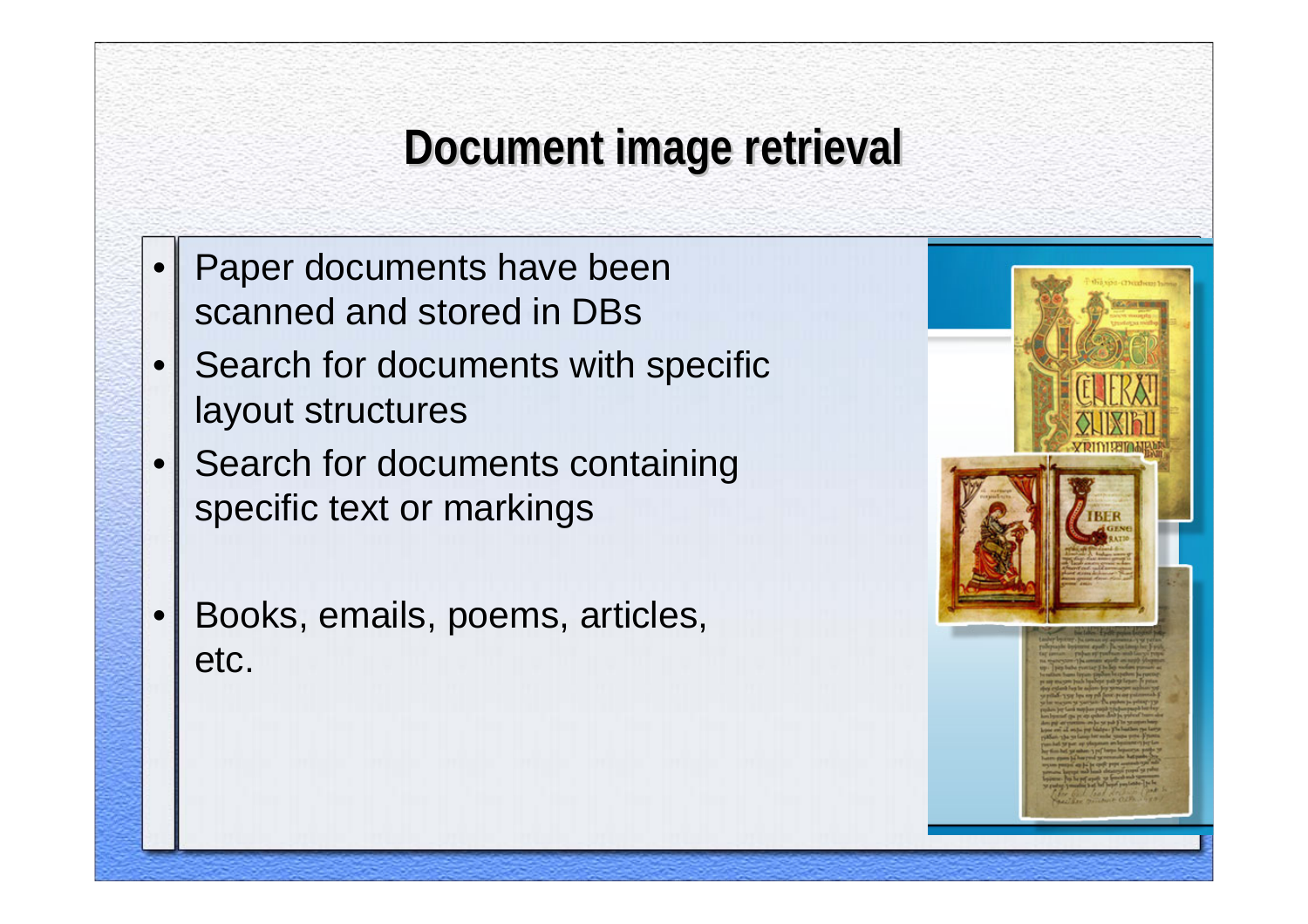### **Various document types**

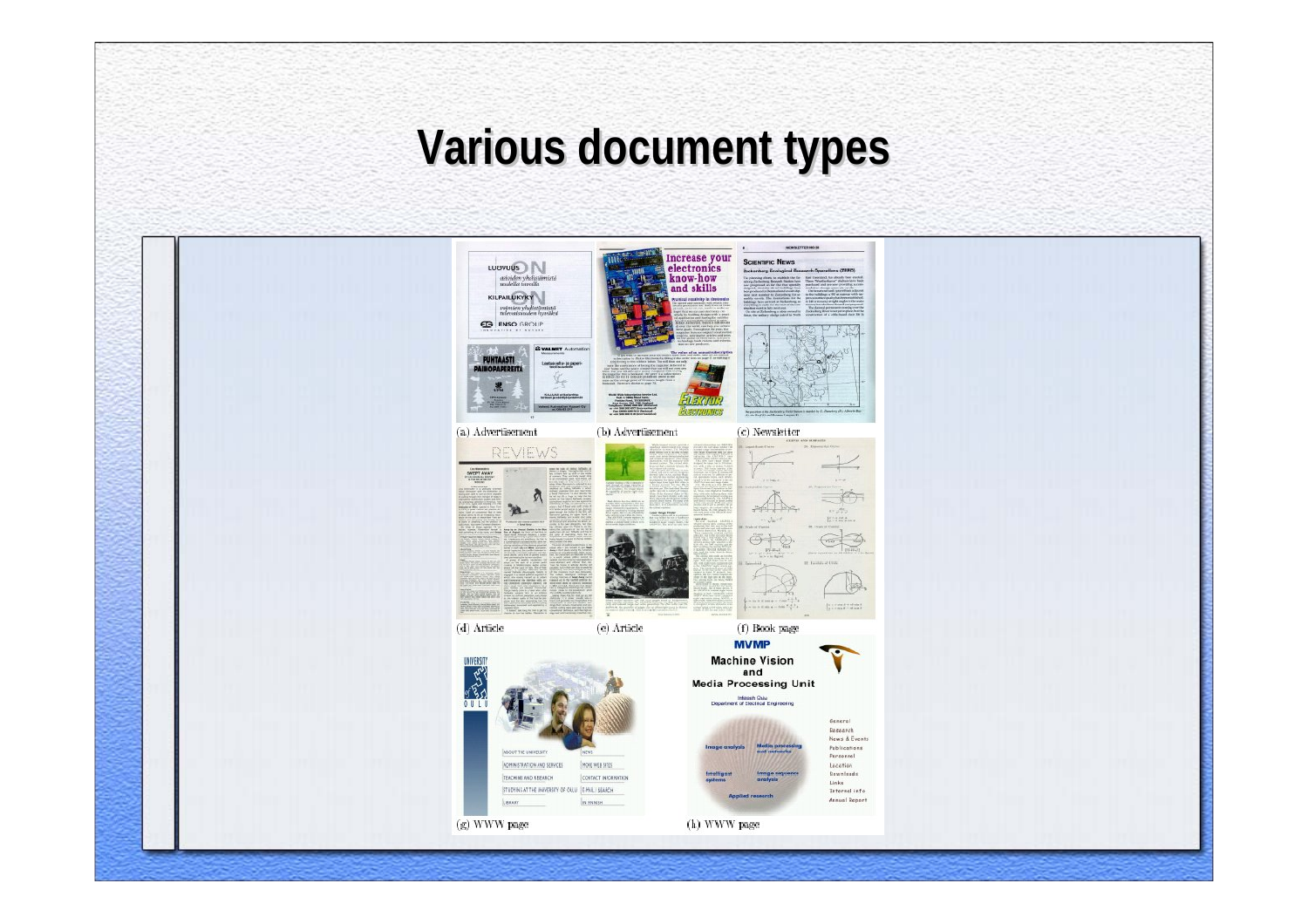### **Document image retrieval Document image retrieval**

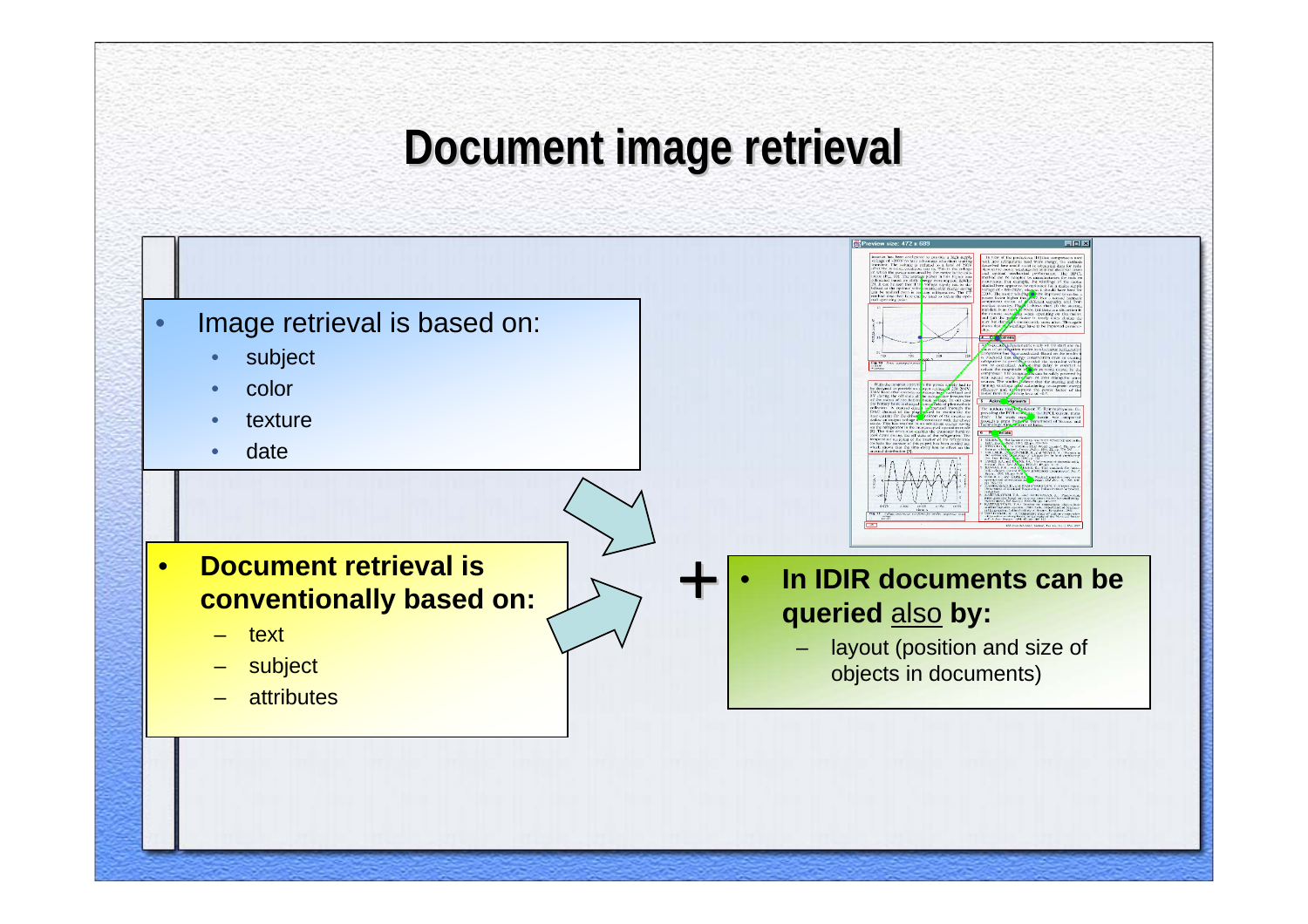### **Effect of OCR errors on document retrieval Effect of OCR errors on document retrieval**

- • **Optical Character Recognition (OCR)**
	- Conversion of document images to text
- • **The TREC community experiments**
	- For OCR accuracy of <80%, not useful
	- For OCR accuracy of 80-95%, use enhanced IR
		- *Filtering of noise, approximate string matching, fuzzy methods, OCR confusion statistics, n-gram*
	- For OCR accuracy of 95-100%, most IR work fine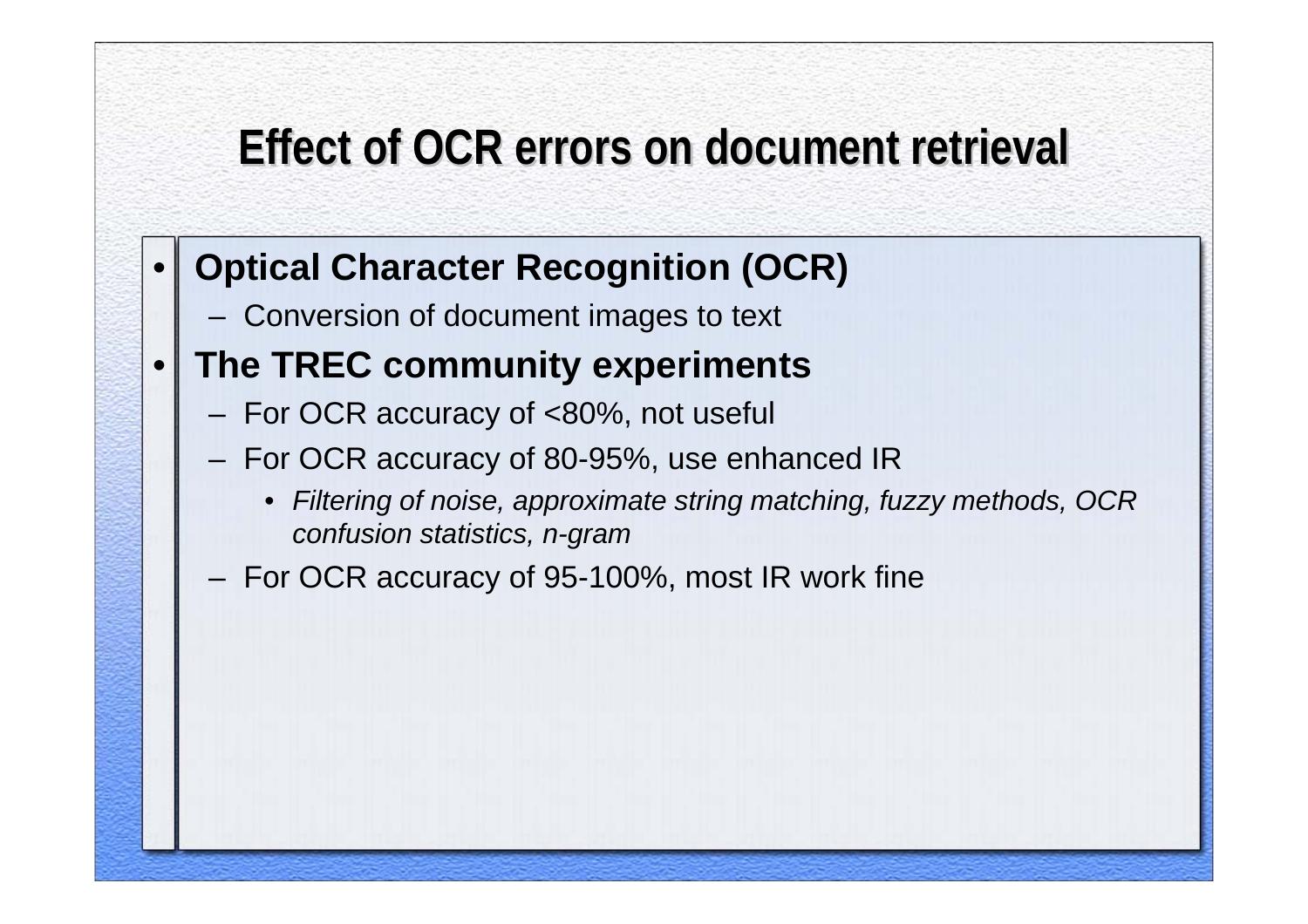# **Arbitrary image retrieval Arbitrary image retrieval**

### **digital images of ...**

•

- – cultural content: shamans, Lapps, ceilidh, herd of reindeer, whisky stillpots, santa claus, fishing, sauna, etc.
- other tourism-related images
- ads, illustrations, etc.

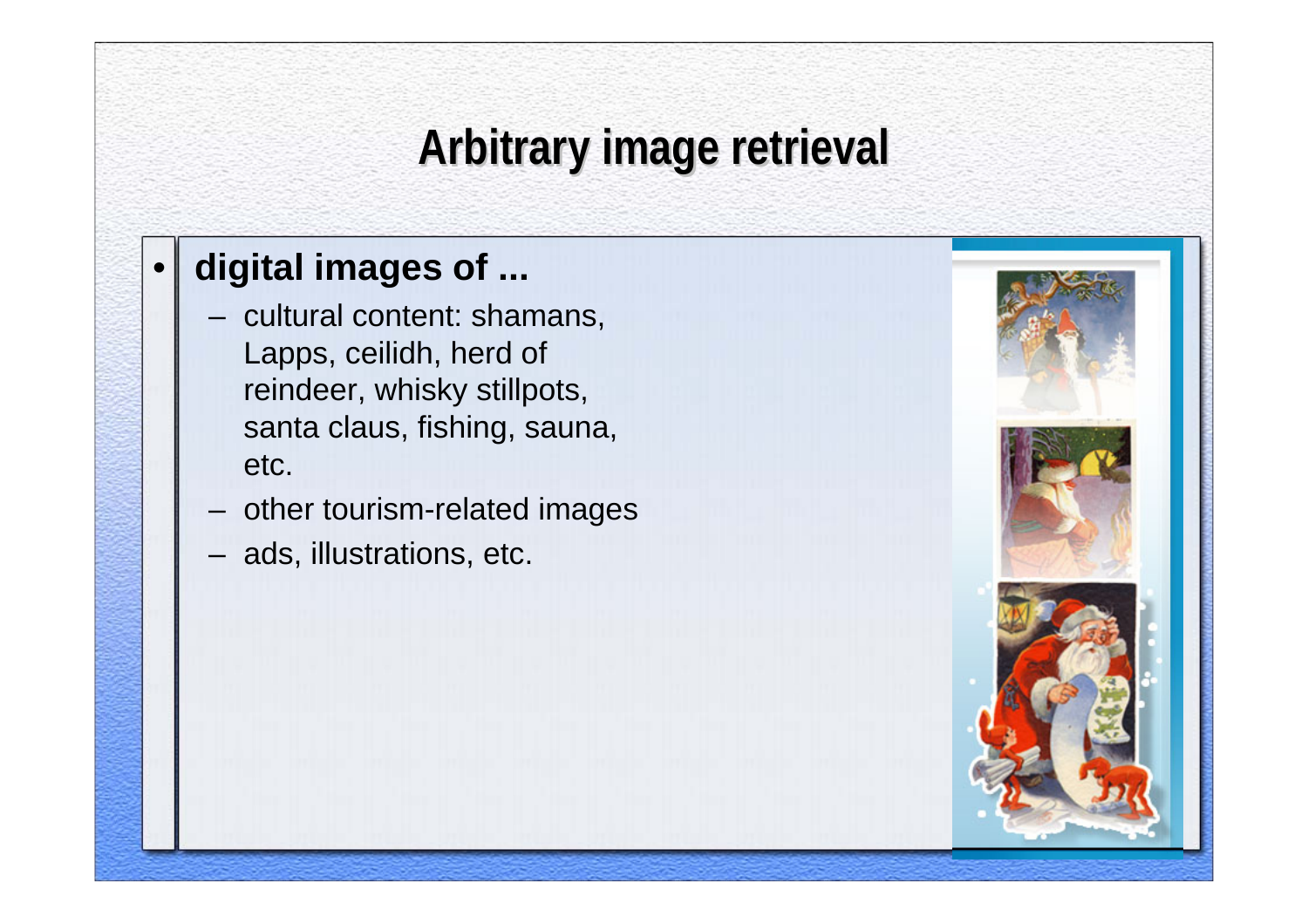# **Image**

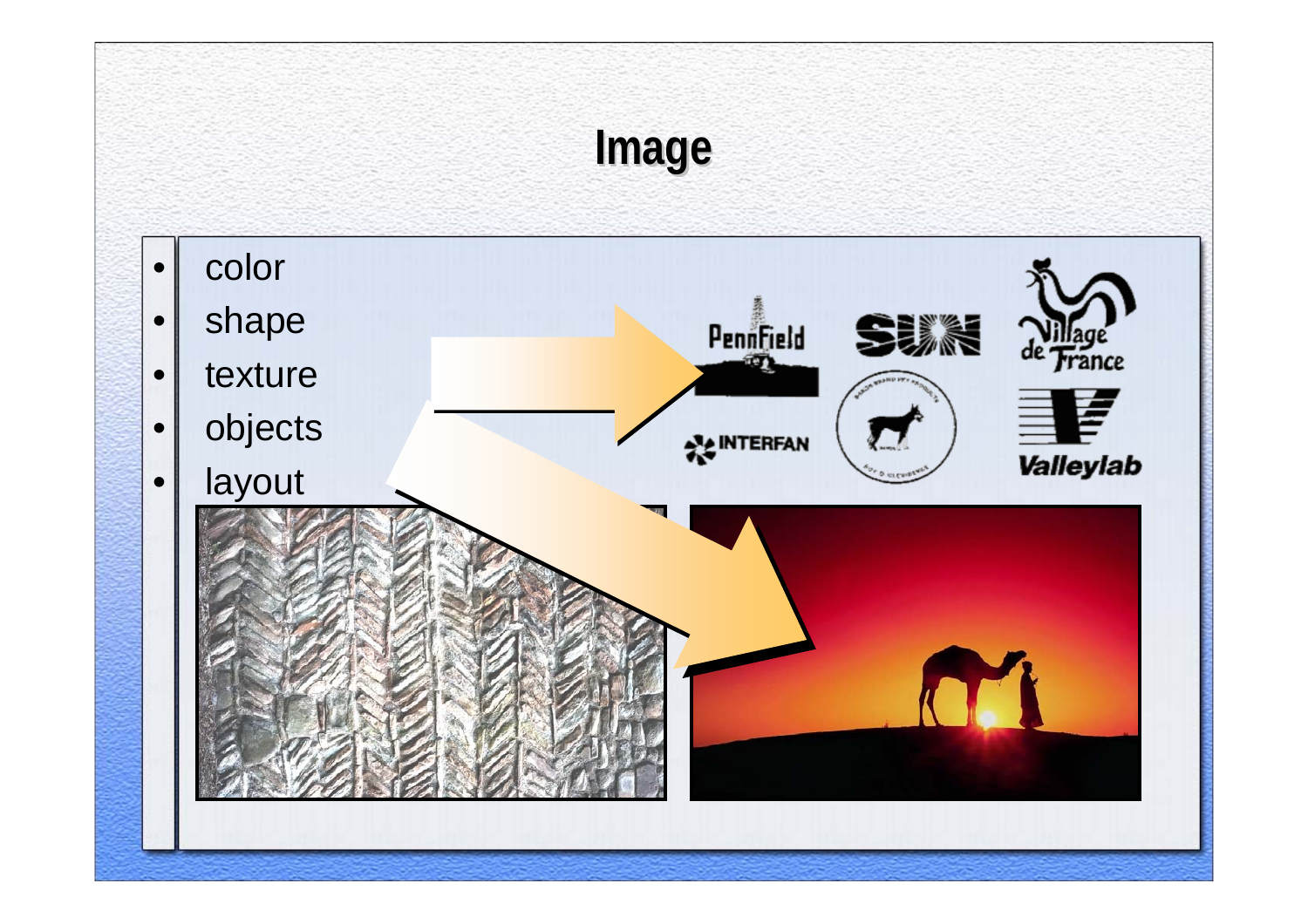# **Image Retrieval System Image Retrieval System**

• **Searching with content-based search interfaces, flexible search trees, sketch based retrieval, example-based search, fast indexing, and similarity metrics**

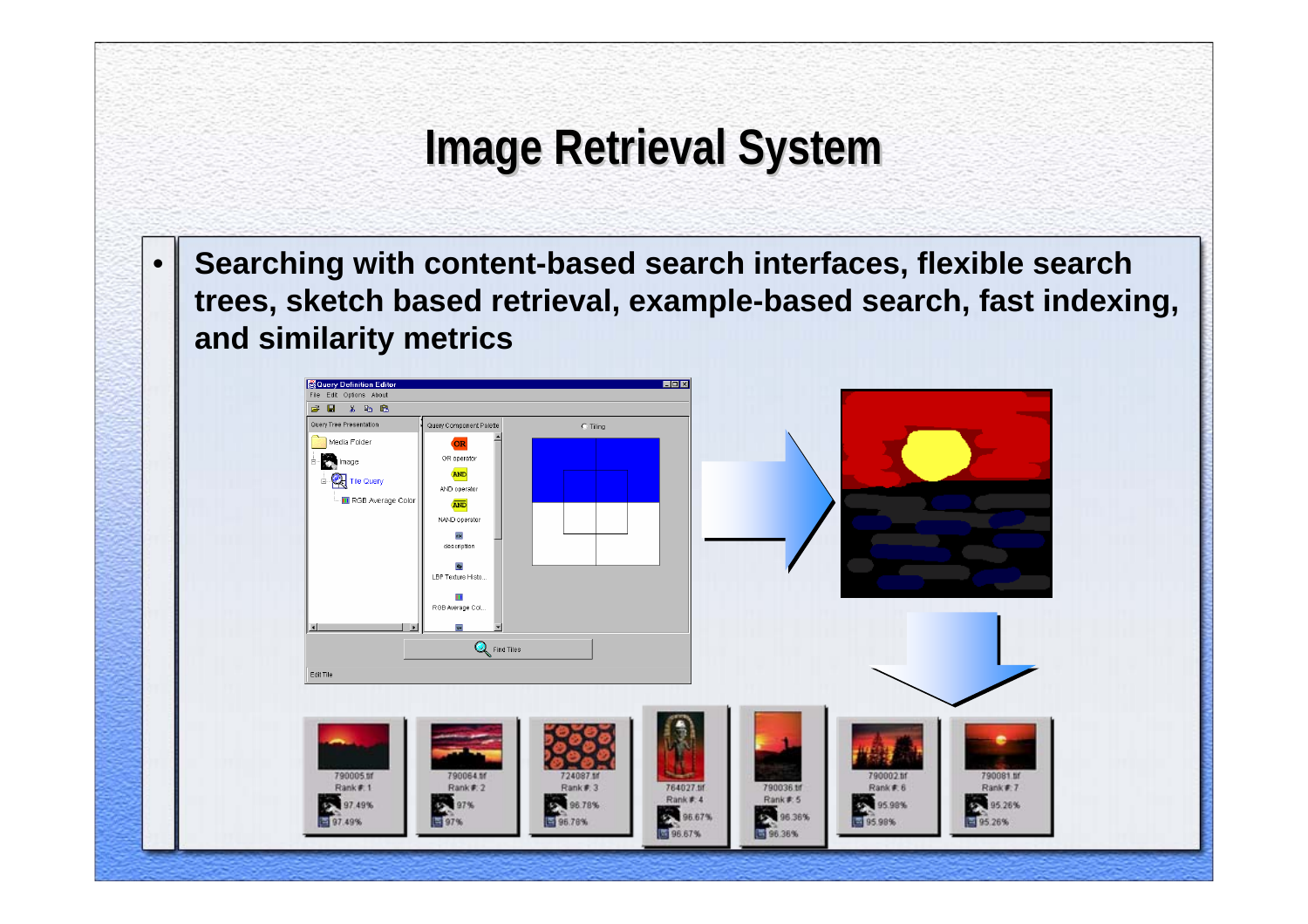### **Audio and speech retrieval Audio and speech retrieval**

- • **interviews, conversations, TV broadcasts, speeches, etc.**
- • **search for instances of words, utterances, expressions,...**
	- *"wonderful"*, "*yeah"*
- • **play the sounds while displaying the accompanying textual transciption or images/video**
	- do smiles always indicate happiness?
	- does a knotted brow always indicate puzzlement?

• **samples of environmental sounds, such as from nature or animals**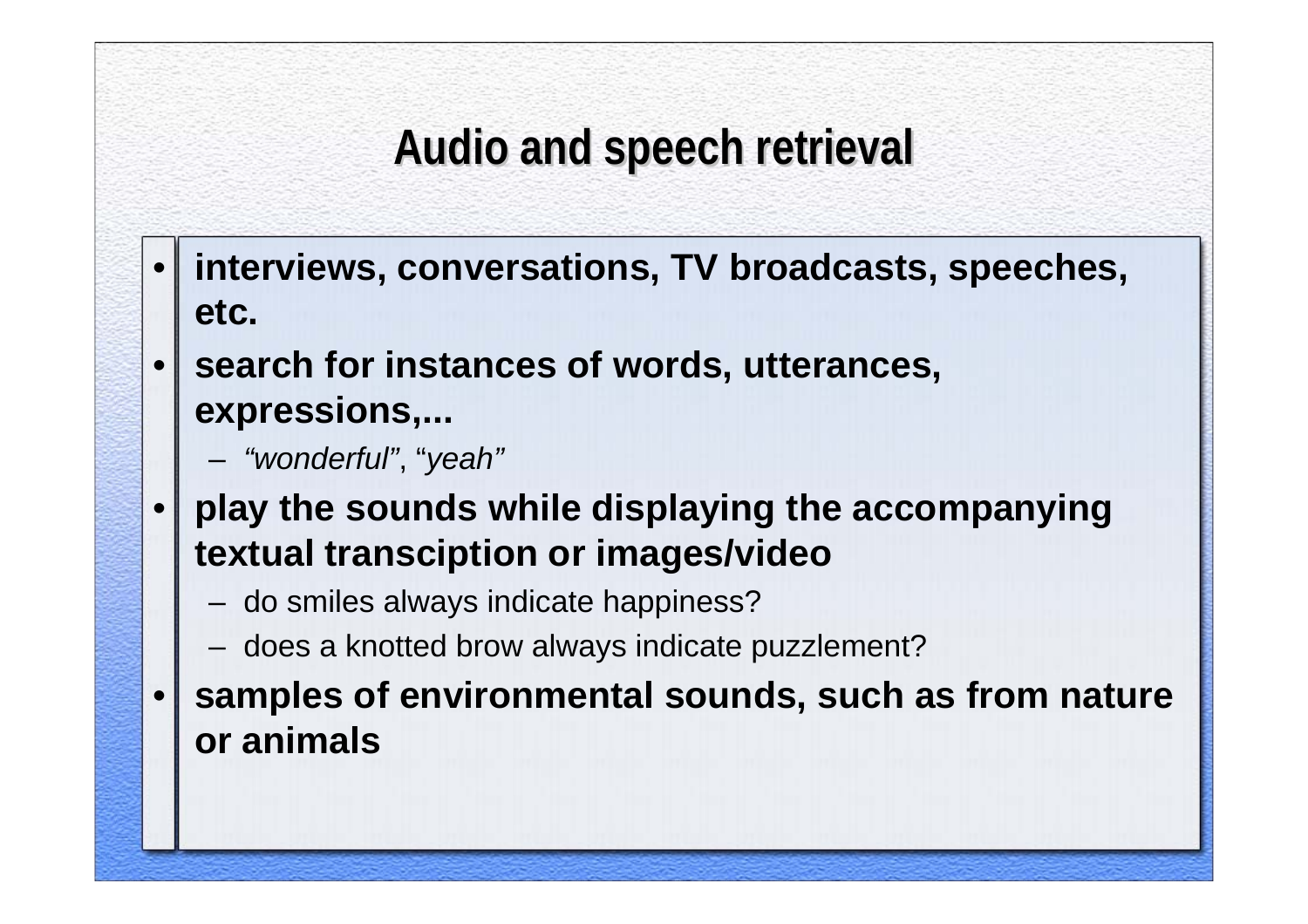# **Audio and speech Audio and speech**

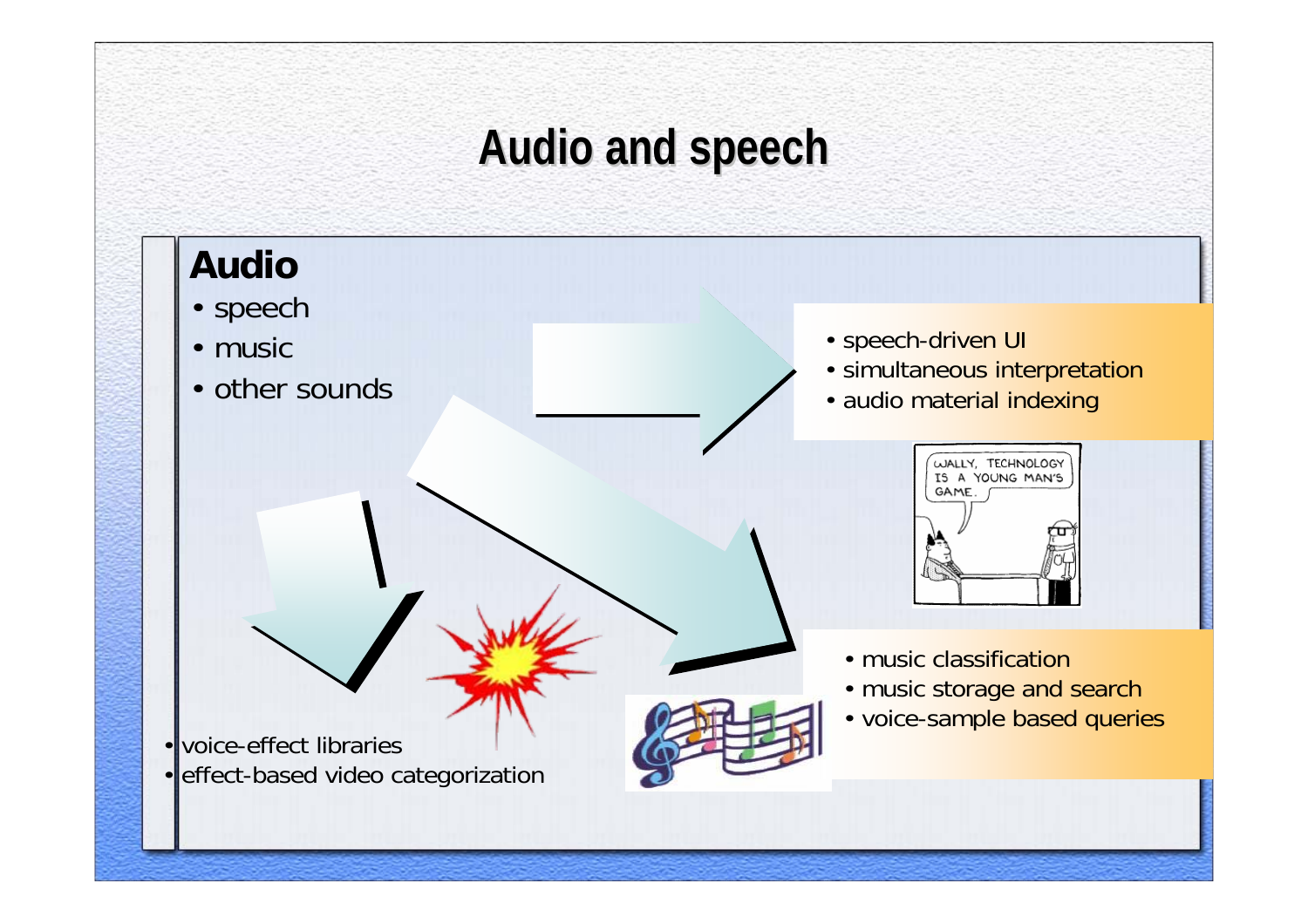### **Prosodic analysis tools Prosodic analysis tools**

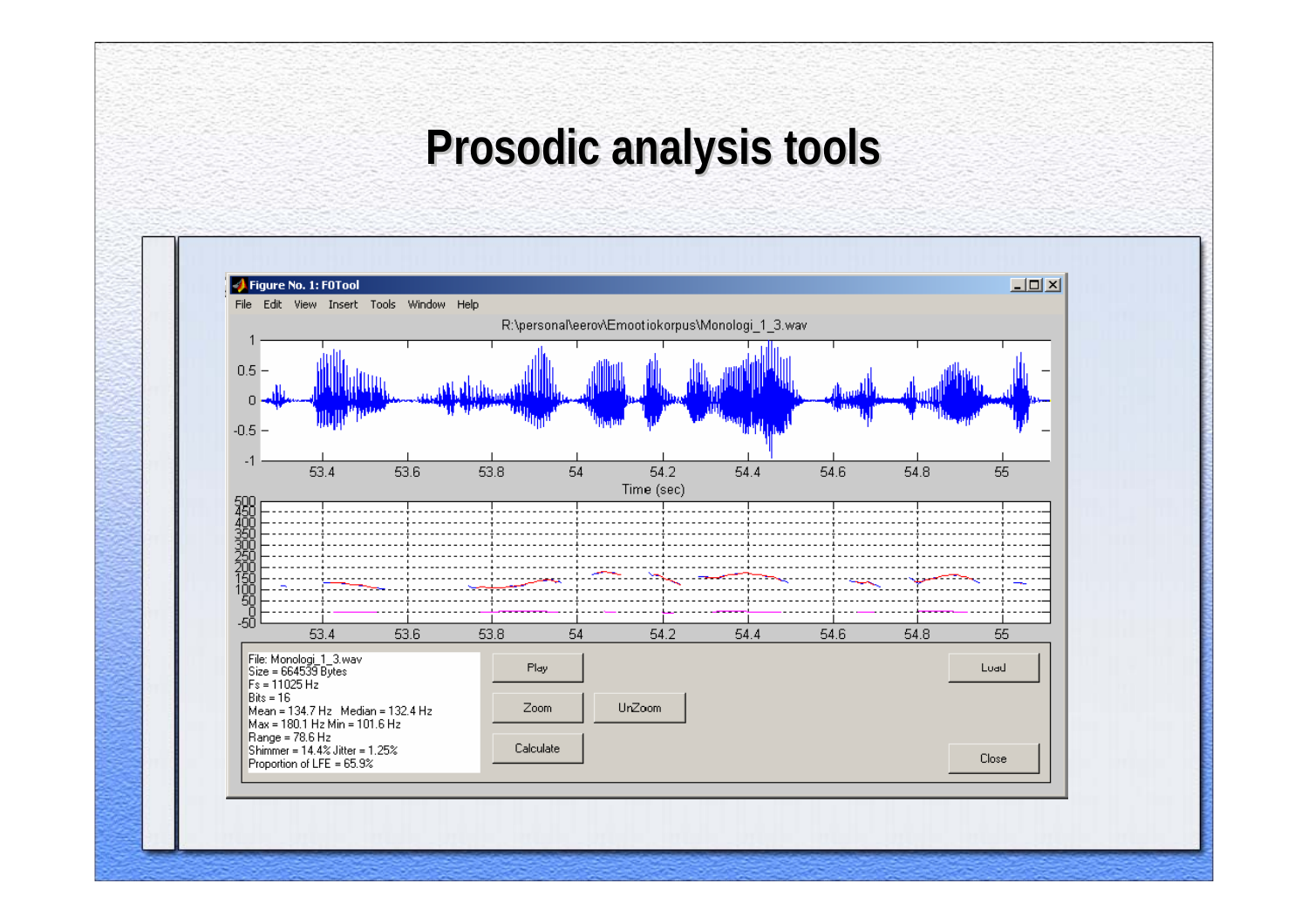### **Video retrieval Video retrieval**

- •**TV broadcasts, political speeches, videoed events, etc.**
- •**Search for specific videos or video shots**
- • **Display hits and their metadata or interpretations**
	- gestures, facial expressions (eg. political speeches)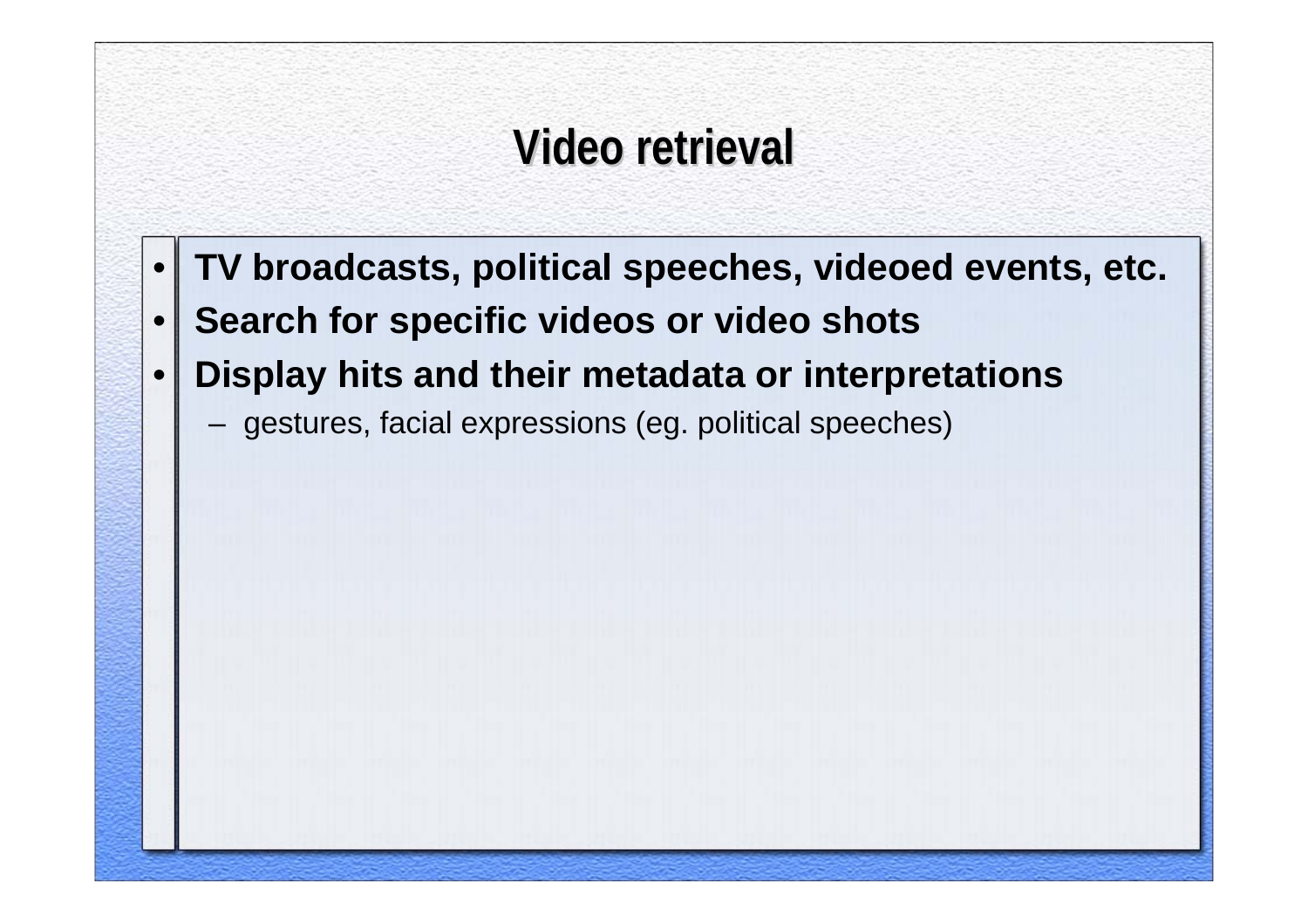### **Video and movies Video and movies**

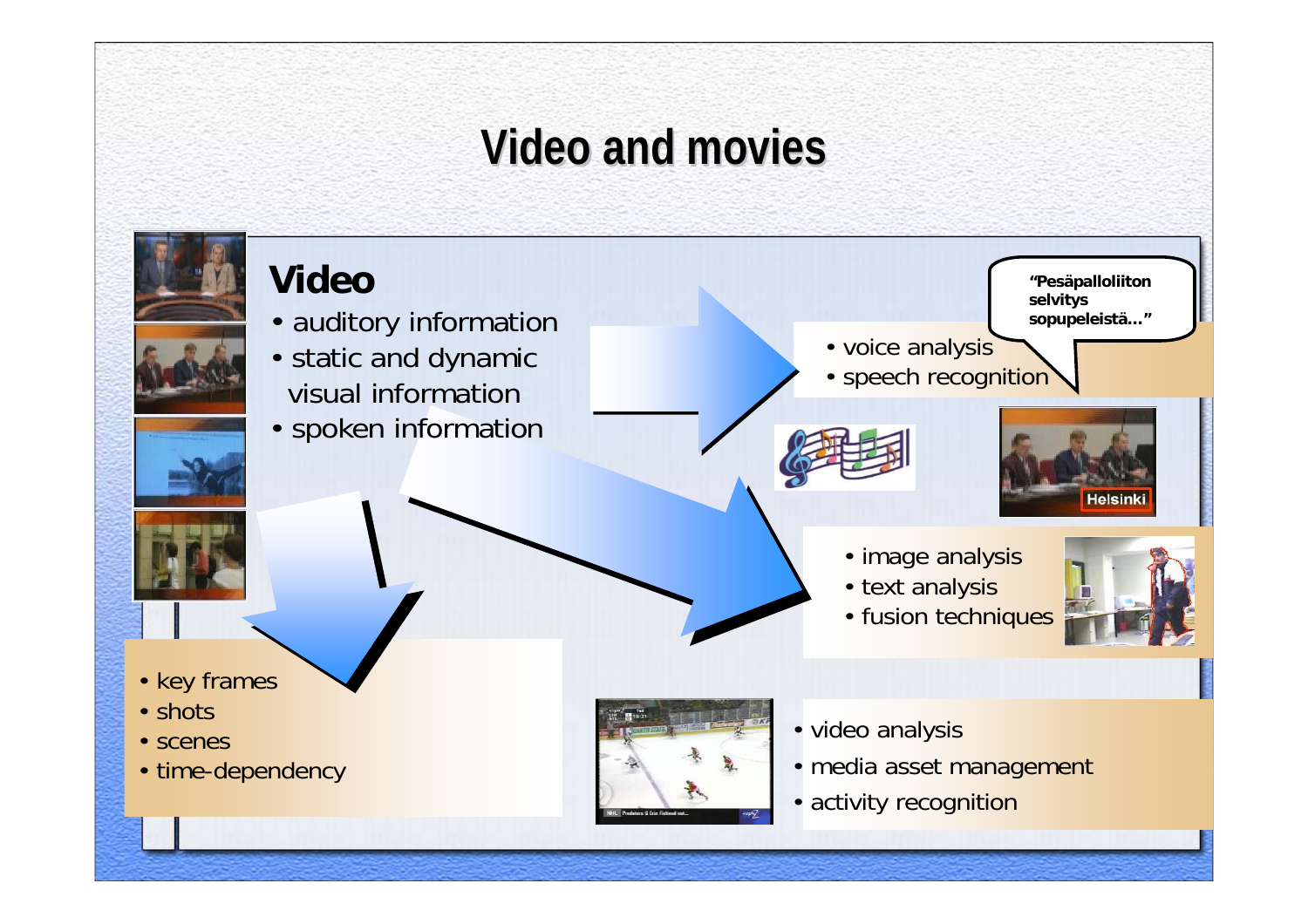### **Data abstraction levels Data abstraction levels**

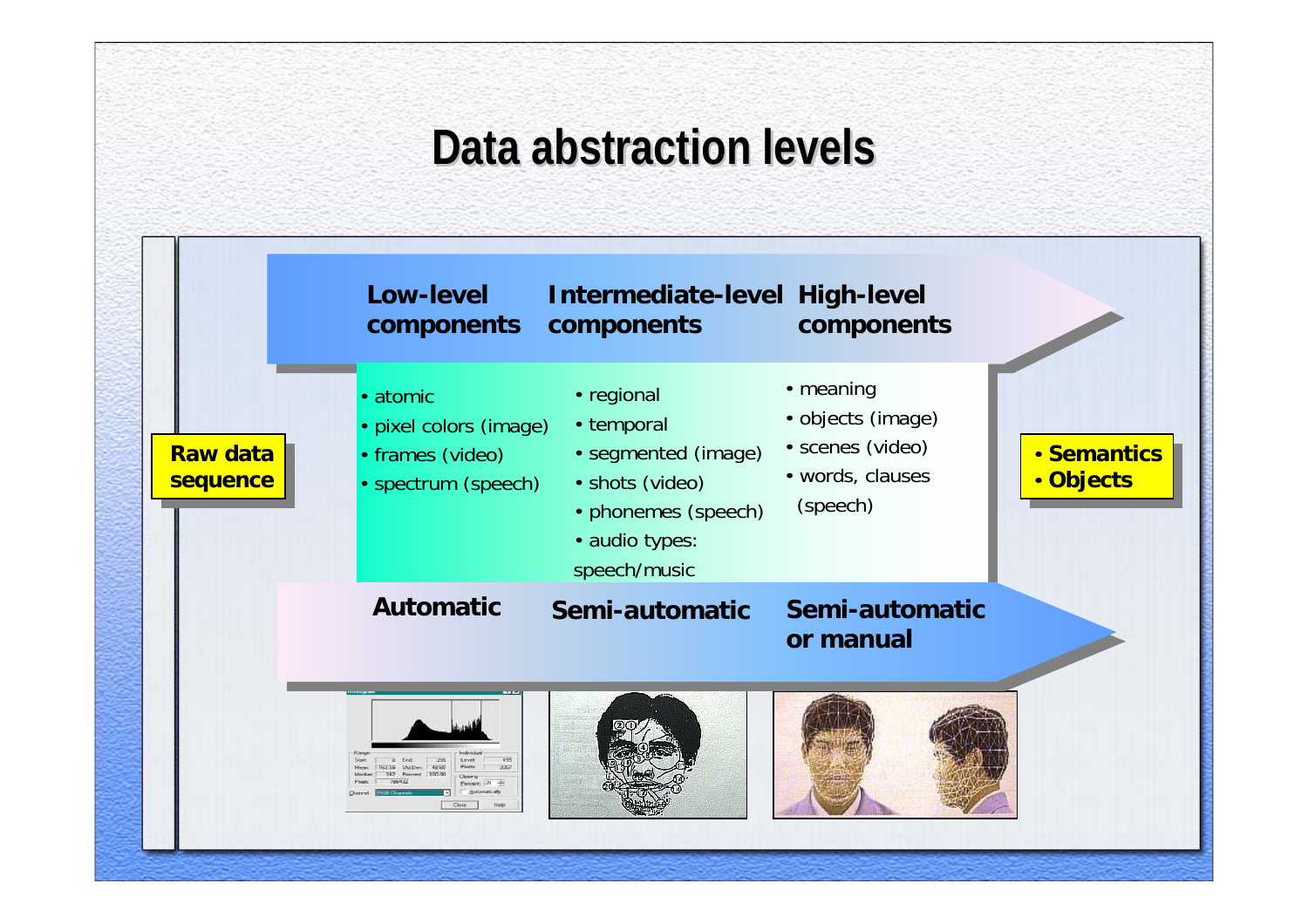### **Query examples Query examples**

- •**Find shots of Condoleeza Rice**
- •**Find shots of Iyad Allawi, the former prime minister of Iraq**
- •**Find shots of Omar Karami, the former prime minister of Lebannon**
- •**Find shots of Hu Jintao, president of the People's Republic of China**
- •**Find shots of Tony Blair**
- •**Find shots of Mahmoud Abbas, also known as Abu Mazen, prime minister of the Palestinian Authority**
- •**Find shots of a graphic map of Iraq, location of Bagdhad marked - not a weather map**
- •**Find shots of tennis players on the court – both players visible at same time**
- •**Find shots of people shaking hands**
- •**Find shots of a helicopter in flight**
- • **Find shots of George Bush entering or leaving a vehicle, e.g., car, van, airplane, helicopter, etc - he and the vehicle both visible at the same time.**
- •**Find shots of something (e.g., vehicle, aircraft, building, etc) on fire with flames and smoke visible**
- •**Find shots of people with banners or signs**
- •**Find shots of one or more people entering or leaving a building**
- •**Find shots of a meeting with a large table and more than two people**
- •**Find shots of a ship or boat**
- •**Find shots of basketball players on the court**
- •**Find shots of one or more palm trees**
- •**Find shots of an airplane taking off**
- •**Find shots of a road with one or more cars**
- •**Find shots of one or more tanks or other military vehicles**
- •**Find shots of a tall building (with more than 5 floors above the ground)**
- •**Find shots of a goal being made in a soccer match**
- • **Find shots of an office setting, i.e., one or more desks/tables and one or more computers and one or more people**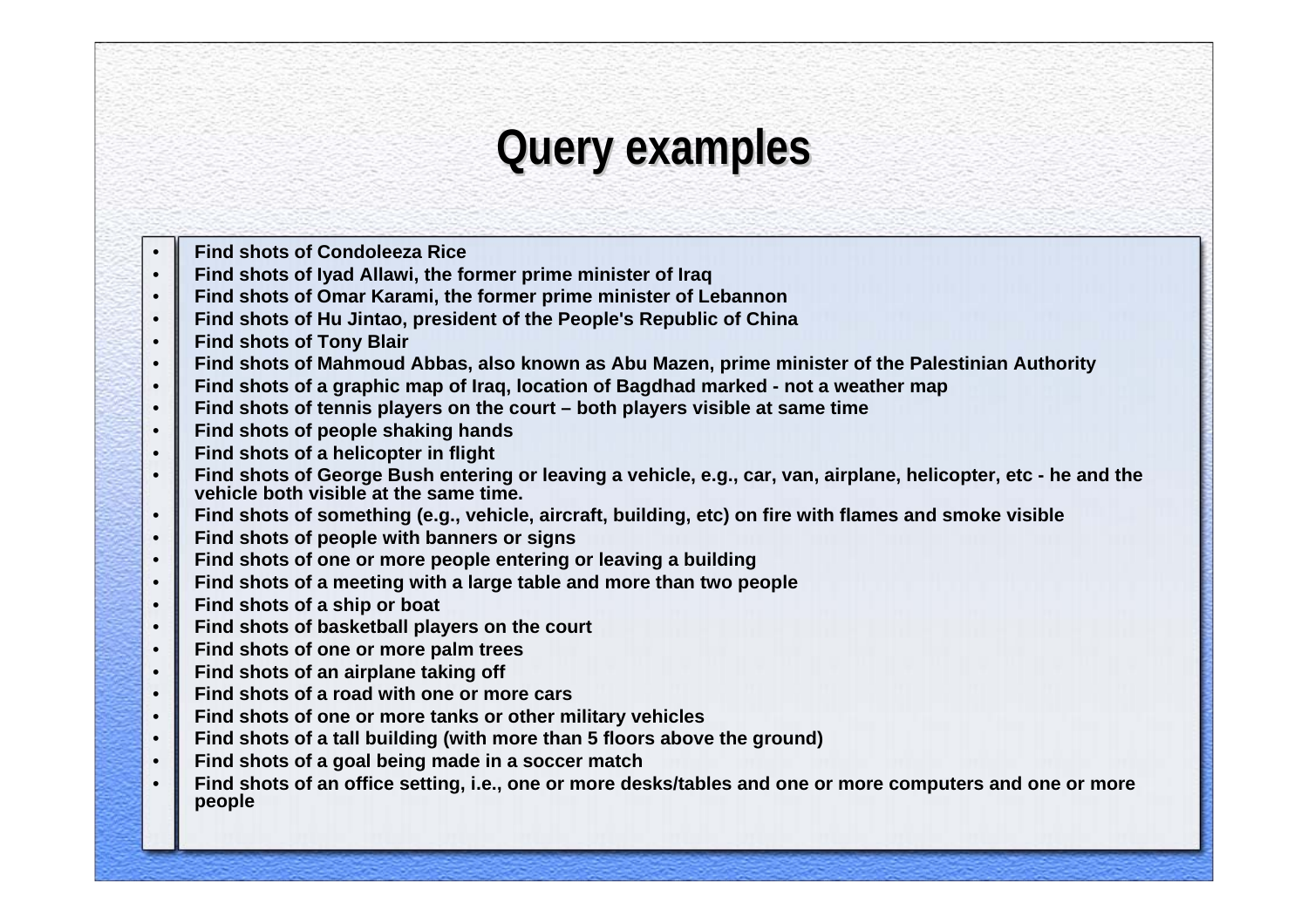# **The LICHEN Framework The LICHEN Framework**

• **Architecture supports both stand-alone (local) and client-server (over the network) operation modes**